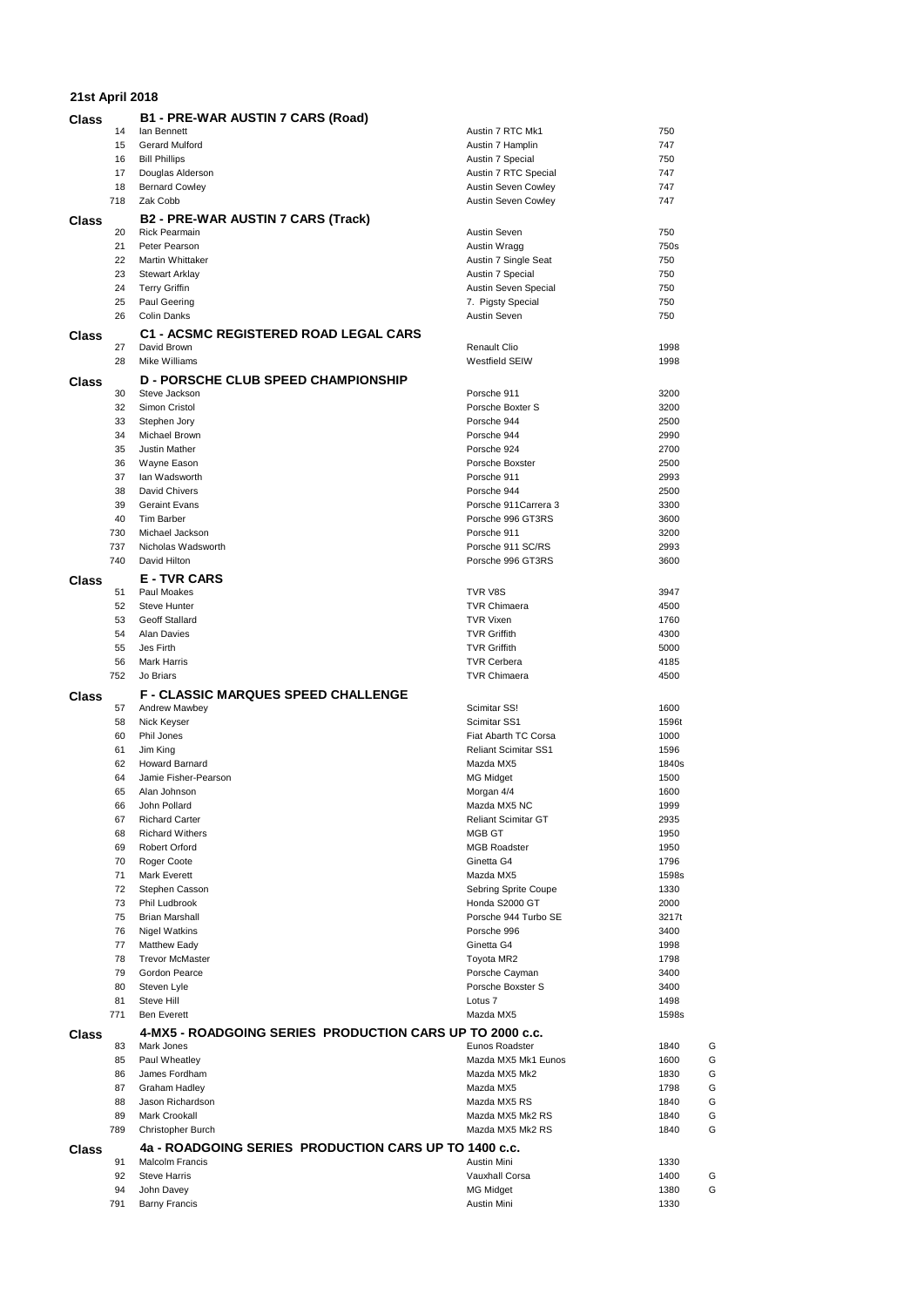| Class |            | 4b - ROADGOING SERIES PRODUCTION CARS 1400 TO 2000 c.c.           |                                     |              |        |
|-------|------------|-------------------------------------------------------------------|-------------------------------------|--------------|--------|
|       | 90         | Scott Hanhan                                                      | Mazda MX5                           | 1800         |        |
|       | 96         | Ronald King                                                       | <b>Renault Clio</b>                 | 1998         |        |
|       | 97         | Anthony Record                                                    | Proton Satria Gti                   | 1834         | G      |
|       | 98         | <b>Christopher Davies</b>                                         | Honda Civic Type R                  | 1998         | G      |
|       | 99<br>100  | Paul Hearne<br><b>Richard Conway</b>                              | Renault Clio 172 Cup<br>Volvo PV544 | 1998<br>1800 |        |
|       | 101        | Dean Cubitt                                                       | Mazda MX5                           | 1839         | G      |
|       | 102        | Paul Dickinson                                                    | Honda S2000                         | 1997         | G      |
|       | 103        | David Newman                                                      | Mazda MX5                           | 1910         |        |
|       | 104        | <b>Tim Forster</b>                                                | Lotus Elan                          | 1700         | G      |
|       | 796        | Paula Levitt                                                      | <b>Renault Clio</b>                 | 1998         |        |
|       | 798        | <b>Russell Davies</b>                                             | Honda Civic Type R                  | 1998         | G      |
| Class |            | <b>4c - ROADGOING SERIES PRODUCTION CARS OVER 2000 c.c.</b>       |                                     |              |        |
|       | 107        | <b>Oliver Beale</b>                                               | Audi TT                             | 1800t        | G      |
|       | 108        | <b>Tony Mullis</b>                                                | VW Golf R                           | 1998t        | G      |
|       | 109        | Andrew Thorp                                                      | Porsche Cayman                      | 3436         | G      |
|       | 110        | Jon Maycock                                                       | Mazda MX5                           | 1839t        | G      |
|       | 111        | Shaun Fudge                                                       | Subaru Impreza WRX                  | 1994t        | G      |
|       | 112        | Simon Neve                                                        | Mitsu Lancer Evo6 RS                | 2300t        | G      |
|       | 911        | Sarah Fudge                                                       | Subaru Impreza WRX                  | 1994t        | G      |
| Class |            | 4d - ROADGOING SPECIALIST PRODUCTION CARS                         |                                     |              |        |
|       | 116        | <b>Tony Wiltshire</b>                                             | Lotus Elise Sp 160                  | 1796         | G      |
|       | 117        | Mark Parrett                                                      | Autotune Gemini                     | 1600         |        |
|       | 119        | <b>Clive Skipper</b>                                              | Caterham 7 HPC                      | 1998         | G      |
|       | 120        | <b>Adrian Lewis</b>                                               | Westfield Superbusa                 | 1300s        | G      |
| Class |            | 6 - MODIFIED LIMITED PRODUCTION MARQUE SPORTS CARS OVER 2000 c.c. |                                     |              |        |
|       | 123        | Paul Slade                                                        | Jaguar E Type                       | 3800         | G      |
|       | 124        | Graham Beale                                                      | Ginetta G33                         | 2340         | G      |
|       | 125        | <b>Bob Mortimer</b>                                               | Porsche 911                         | 2700         |        |
|       | 126        | Simon Purcell                                                     | Lotus Exige                         | 1800s        | G      |
|       | 127        | <b>Phil Price</b>                                                 | Porsche 930RS                       | 3200t        | G      |
| Class |            | 7 - MODIFIED SERIES PRODUCTION CARS UP TO 1400 c.c.               |                                     |              |        |
|       | 129        | David Bean                                                        | Rover Mini                          | 1310         | G      |
|       | 130        | Derek Mullis                                                      | Mini Cooper 'S'                     | 1330         | G      |
|       | 131        | James White                                                       | Austin Mini                         | 1380         | G      |
|       | 132        | Neil Turner                                                       | Mini Cooper S                       | 1380         | G      |
| Class |            | <b>9 - MODIFIED SERIES PRODUCTION CARS OVER 2000 c.c.</b>         |                                     |              |        |
|       | 134        | <b>Richard Hillyar</b>                                            | Renault 21 Turbo                    | 1995t        | G      |
|       | 135        | Mark Walker                                                       | Porsche Cayman S                    | 3949t        | G      |
|       | 137        | <b>Tim Painter</b>                                                | Aston Martin Vantage                | 4700         | G      |
|       | 937        | <b>Andrew Fraser</b>                                              | Aston Martin Vantage                | 4700         |        |
|       |            | <b>11 - MODIFIED SPECIALIST PRODUCTION CARS</b>                   |                                     |              |        |
| Class | 139        | <b>Howard Gaskin</b>                                              | <b>Westfield SEW</b>                | 1998         |        |
|       | 140        | Steve Holland                                                     | Caterham Hayabusa                   | 1600         | G      |
|       | 141        | <b>Ritchie Gatt</b>                                               | <b>Westfield SEIW</b>               | 1998         | G      |
|       | 142        | Martin Watson                                                     | <b>Westfield SEiW</b>               | 1998s        | G      |
|       |            | <b>13 - HISTORICALLY INTERESTING</b>                              |                                     |              |        |
| Class | 145        | Jeremy Smithson                                                   | Lotus Elan FHC                      | 1558         | G      |
|       | 146        | <b>Richard George</b>                                             | Chevron B19                         | 1975         |        |
|       | 147        | Mike Broome                                                       | Alexis Mk17 F3/Atlan                | 1845         |        |
|       | 148        | James Tearle                                                      | Ginetta G12                         | 1137         |        |
|       | 149        | <b>Fyrth Crosse</b>                                               | Dempster Ensign LNF3                | 1598         | G      |
|       | 150        | Sue Hayes                                                         | Palliser WDF3                       | 1600         | G      |
|       | 946        | Amanda George                                                     | Chevron B19                         | 1975         |        |
|       | 948        | David Tearle                                                      | Ginetta G12                         | 1137         |        |
| Class |            | <b>14 - HILLCLIMB SUPER SPORTS CARS</b>                           |                                     |              |        |
|       | 151        | Mark Mortimer                                                     | Mallock Mk17b                       | 2000         | G      |
|       |            | 15a - SPORTS LIBRE CARS UP TO 1400 c.c.                           |                                     |              |        |
| Class | 154        | Richard Wood                                                      | Rover Mini Yamaha R1                | 998          |        |
|       | 155        | Peter Steel                                                       | Mallock Hillclimb                   | 1300         | G      |
|       | 156        | <b>Tim Pitfield</b>                                               | DJ Firecat                          | 1400         | G      |
|       |            |                                                                   |                                     |              |        |
| Class | 157        | 15b - SPORTS LIBRE CARS 1400 TO 2000 c.c.<br>Keith Diggle         | WEV HCS-BDG                         | 1995         | G      |
|       |            |                                                                   |                                     |              |        |
| Class |            | 16 - SPORTS LIBRE CARS OVER 2000 c.c.                             |                                     |              |        |
|       | 161        | Geoff Twemlow                                                     | Saker GT                            | 1995t        | G      |
|       | 162        | <b>Chris Cannell</b>                                              | Force SR8                           | 2600         | G      |
| Class |            | 18 - RACING CARS UP TO 600 c.c.                                   |                                     |              |        |
|       | 170        | David Cuff                                                        | Jedi Mk4                            | 600          | G      |
| Class |            | 19 - RACING CARS 601-1100 c.c.                                    |                                     |              |        |
|       | 172        | <b>Tony Levitt</b>                                                | Empire Evo 00                       | 1000         | G      |
|       | 173        | Hannah Wiltshire                                                  | Empire Evo 00                       | 1098         | G      |
|       | 174        | Stephen Loadsman                                                  | OMS R/A                             | 1059         | G      |
|       | 175        | Murray Wakeham                                                    | OMS CF96                            | 1000         | G      |
|       |            |                                                                   |                                     |              |        |
|       | 176        | Campbell Adams                                                    | <b>OMS 2000M</b>                    | 1098         | G      |
|       | 177<br>975 | James Moore<br>Alan Joy                                           | Empire 00<br>OMS CF96               | 1000<br>1000 | G<br>G |